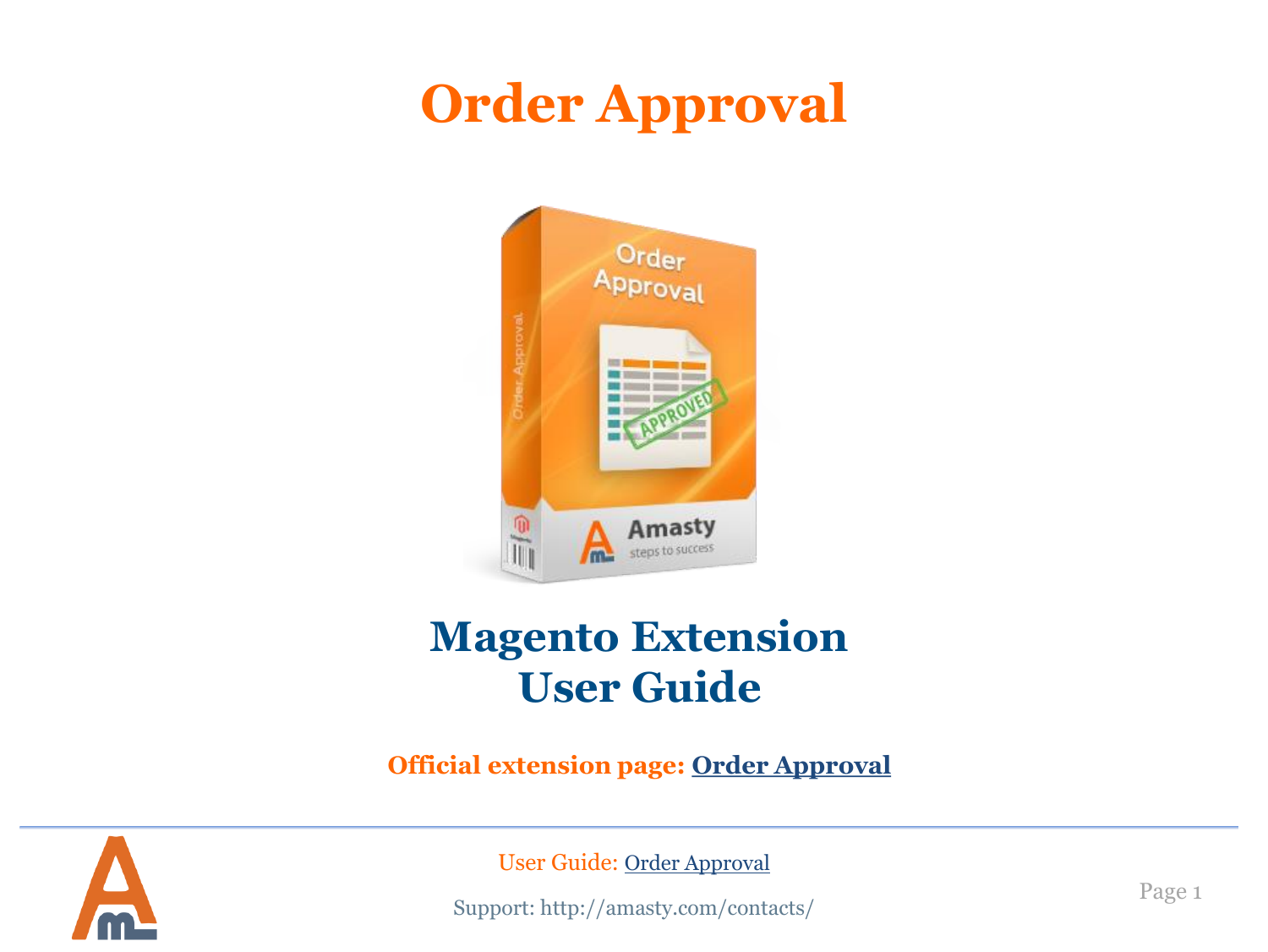# **Table of contents:**

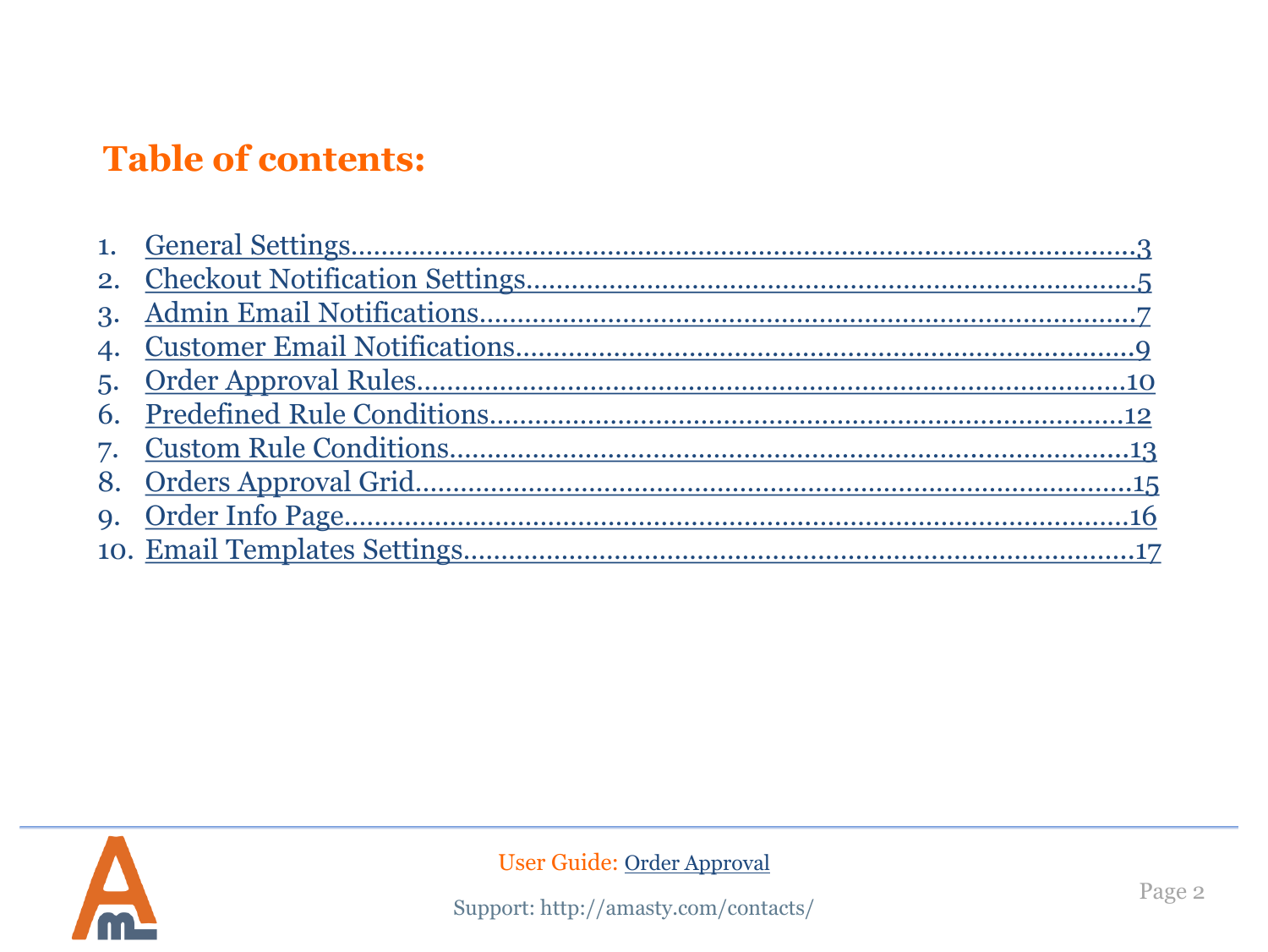#### Catalog

| <b>Frontend</b>                                               |                                                                      |
|---------------------------------------------------------------|----------------------------------------------------------------------|
| <b>Sitemap</b>                                                |                                                                      |
| <b>Product Reviews</b>                                        |                                                                      |
| <b>Product Image</b>                                          |                                                                      |
| <b>Product Alerts</b>                                         |                                                                      |
| <b>Product Alerts Run Settings</b>                            |                                                                      |
| <b>Product Image Placeholders</b>                             |                                                                      |
| <b>Recently Viewed/Compared Products</b>                      |                                                                      |
| <b>Price</b>                                                  |                                                                      |
| <b>Layered Navigation</b>                                     |                                                                      |
| <b>Category Top Navigation</b>                                |                                                                      |
| <b>Search Engine Optimizations</b>                            |                                                                      |
| <b>Catalog Search</b>                                         |                                                                      |
| <b>Downloadable Product Options</b>                           |                                                                      |
| Order Item Status to Enable<br>Downloads                      | Invoiced<br>▼                                                        |
| Default Maximum Number of<br>Downloads                        | 0                                                                    |
| Shareable                                                     | No<br>7                                                              |
| Default Sample Title                                          | Samples                                                              |
| Default Link Title                                            | Links                                                                |
| Open Links in New Window                                      | Yes<br>▼                                                             |
| Use Content-Disposition                                       | inline<br>۷.                                                         |
| Disable Guest Checkout if Cart<br>Contains Downloadable Items | No<br>7<br>$\triangle$ Guest checkout will only work with shareable. |

# **1. General Settings**

**IMPORTANT!** To make the module work with downloadable products please make sure that the 'Order Item Status to Enable Downloads' option is set to **Invoiced**.

#### To find the option go

to **System** → **Configuration** → **Catalog** → **Downloadable Product Options**.

<span id="page-2-0"></span>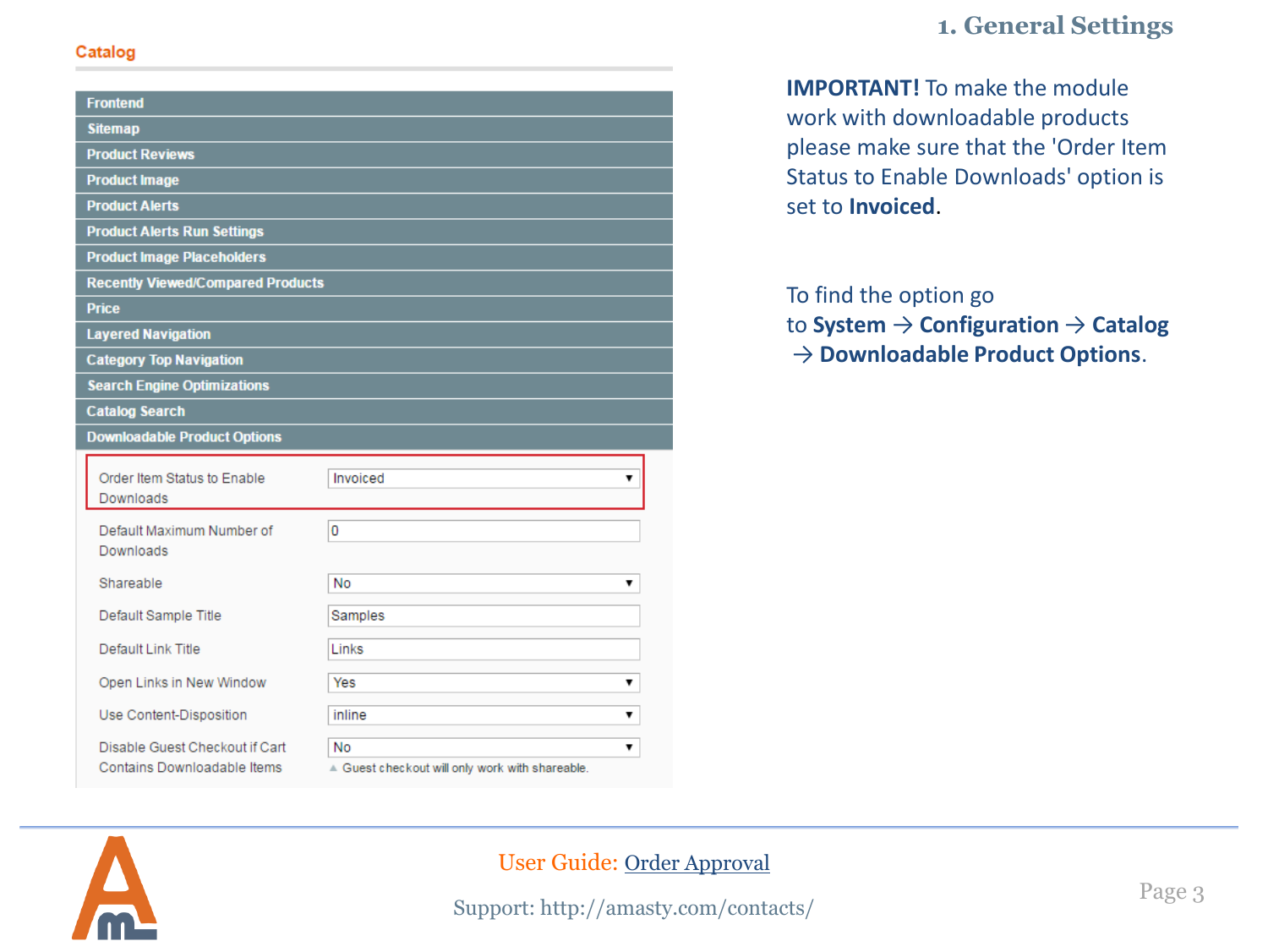### To configure general extension settings please go to **System** → **Configuration** → **Order Approval**.

| Save Config<br><b>Order Approval</b>                    |                                                                                                                             |                                                                        |
|---------------------------------------------------------|-----------------------------------------------------------------------------------------------------------------------------|------------------------------------------------------------------------|
| <b>General</b>                                          |                                                                                                                             |                                                                        |
| <b>Enabled</b><br>Contact Phone<br><b>Contact Email</b> | Yes<br>+123 4567 6789 79<br>store.admin@example.com                                                                         | <b>ISTORE VIEWI</b><br>▼<br><b>ISTORE VIEWI</b><br><b>ISTORE VIEWI</b> |
| <b>Notification</b>                                     |                                                                                                                             | u                                                                      |
| <b>Admin E-mail notifications</b>                       |                                                                                                                             | Ω                                                                      |
|                                                         | E-mail notification for customers that order requires approval<br>E-mail notification for customers after order disapproval | Ω<br>Ω                                                                 |
| E-mail notification for customers after order approval  |                                                                                                                             |                                                                        |

**Enabled** - Set to 'Yes' to switch the extension on.

**Contact Phone** - specify the contact phone number that will be used for Order Disapproval notifications.

**Contact Email** - specify a contact email address that will be indicated in the Order Disapproval notifications for customers.



#### User Guide: [Order Approval](https://amasty.com/magento-order-approval.html)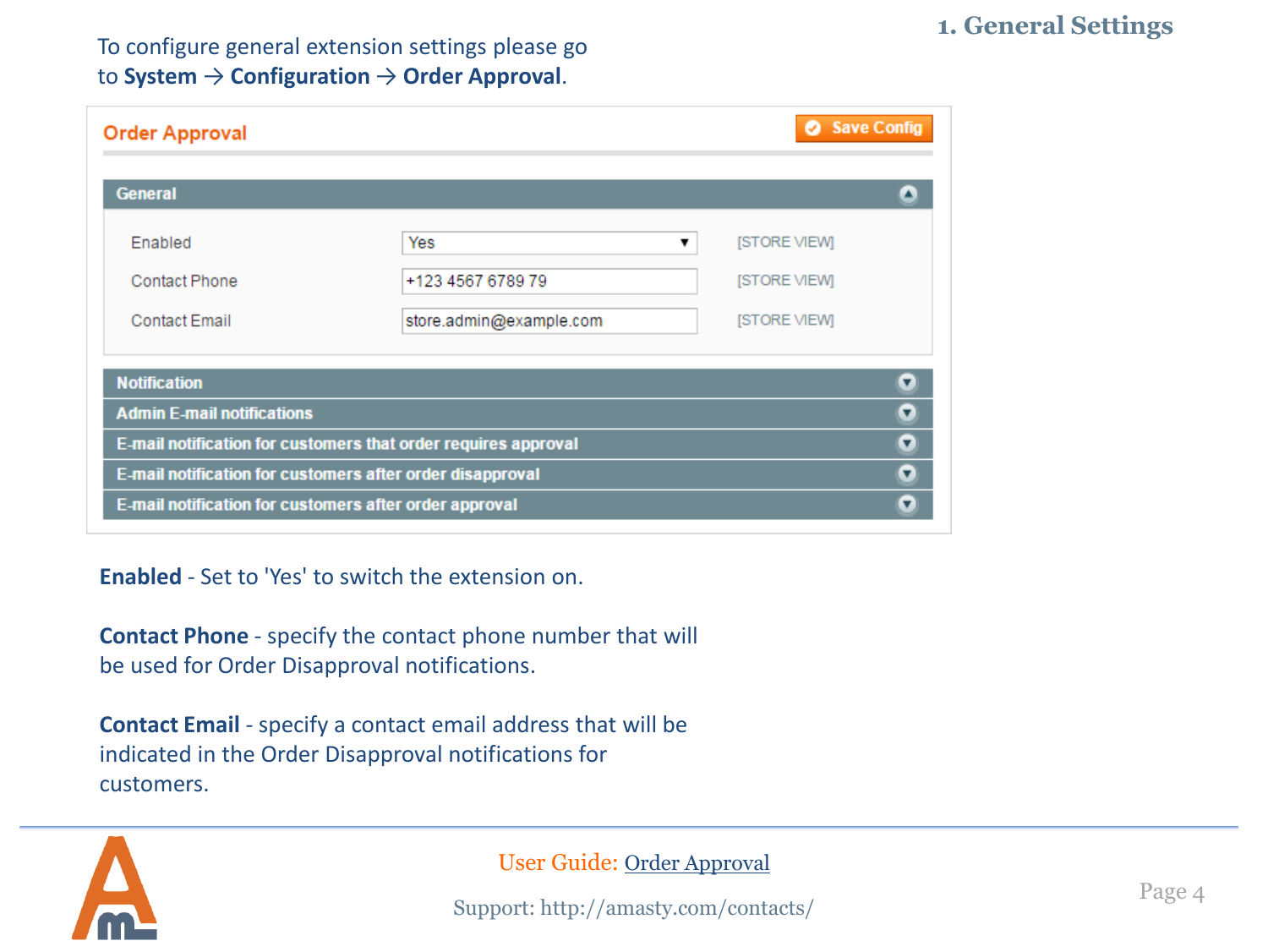Activate the **Checkout Notification option** to inform customers that their order requires additional moderation. The message will be displayed when the order meets at least one of rule conditions.

| <b>General</b>                                                      |                                                                                                                               | Ω                    |
|---------------------------------------------------------------------|-------------------------------------------------------------------------------------------------------------------------------|----------------------|
| <b>Notification</b>                                                 |                                                                                                                               | Δ                    |
| Show message with order<br>approval requirements on the<br>checkout | Yes                                                                                                                           | <b>v</b> STORE VIEWI |
| Message text for the checkout                                       | One or more products in your cart require<br>moderation before purchase. You will be informed<br>when the moderation is done. | <b>STORE VIEWI</b>   |
| <b>Admin E-mail notifications</b>                                   |                                                                                                                               | Ω                    |
| E-mail notification for customers that order requires approval      |                                                                                                                               | Ω                    |
| E-mail notification for customers after order disapproval           |                                                                                                                               | Ω                    |

# **Checkout Notification** - Enable the display of a checkout notification and specify the notification text.

<span id="page-4-0"></span>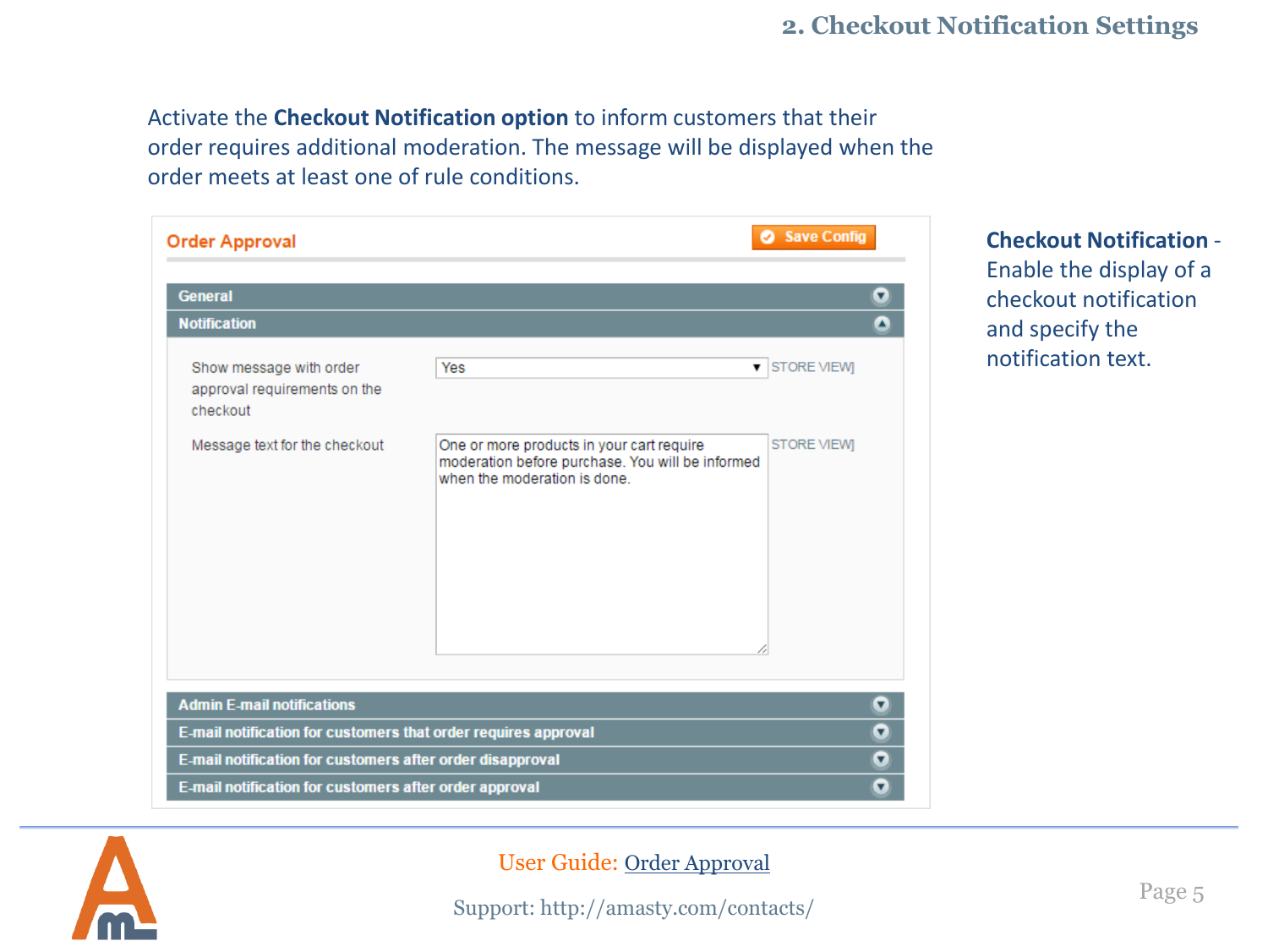# **CHECKOUT**

#### **BILLING INFORMATION**

One or more products in your cart require moderation before purchase. You will be informed when the moderation is done.

First Name<sup>\*</sup>

**Jane** 

Last Name<sup>\*</sup>

**Brown** 

Company

**Bright Ideas** 

#### Address<sup>\*</sup>

Green Lanes 127

 $City *$ 

London

#### Zip/Postal Code \*

AB23C1



#### User Guide: [Order Approval](https://amasty.com/magento-order-approval.html)

Support: http://amasty.com/contacts/

See the frontend example of the checkout notification about additional order moderation.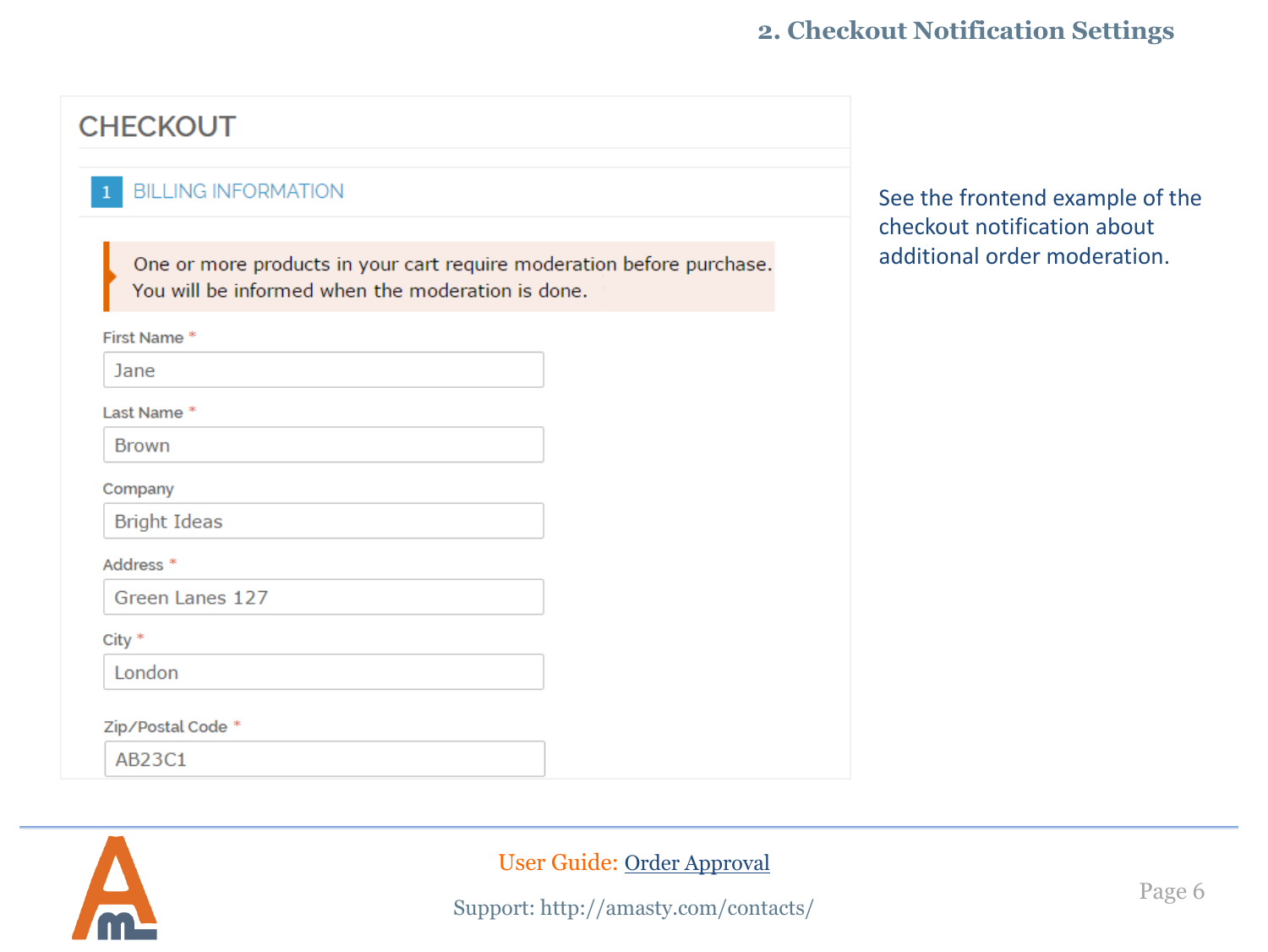Notification recipients can be specified in two ways: by indicating emails or by selecting a specific user role.

## **Variant #1:**

| <b>Order Approval</b>                                          |                                                 |                     |   |
|----------------------------------------------------------------|-------------------------------------------------|---------------------|---|
| <b>General</b>                                                 |                                                 |                     | Ω |
| <b>Notification</b>                                            |                                                 |                     | σ |
| <b>Admin E-mail notifications</b>                              |                                                 |                     |   |
| Notify admin of a new order that<br>requires approval?         | Yes<br>▼                                        | <b>ISTORE VIEWI</b> |   |
| Recipients                                                     | Set up recipients emails<br>▼                   | <b>ISTORE VIEWI</b> |   |
| Recipients emails                                              | store.admin@example.com                         | <b>ISTORE VIEWI</b> |   |
|                                                                | A Several emails should be separated by comma   |                     |   |
| <b>Email Template</b>                                          | Email for admin about approving (Default Temp ▼ | [STORE VIEW]        |   |
| E-mail notification for customers that order requires approval |                                                 |                     | Ω |
| E-mail notification for customers after order disapproval      |                                                 |                     | Ω |
| E-mail notification for customers after order approval         |                                                 |                     | ▼ |

**Notify admin** - enable this option to send an email notification to an admin user once a new order is marked as suspicious.

**Recipients** - choose "Set up recipients emails" if you want to specify particular emails to which notifications will be sent.

**Recipients emails** - indicate one or more admin user emails to which notifications will be sent.

**Email Template** - select the necessary email template.

<span id="page-6-0"></span>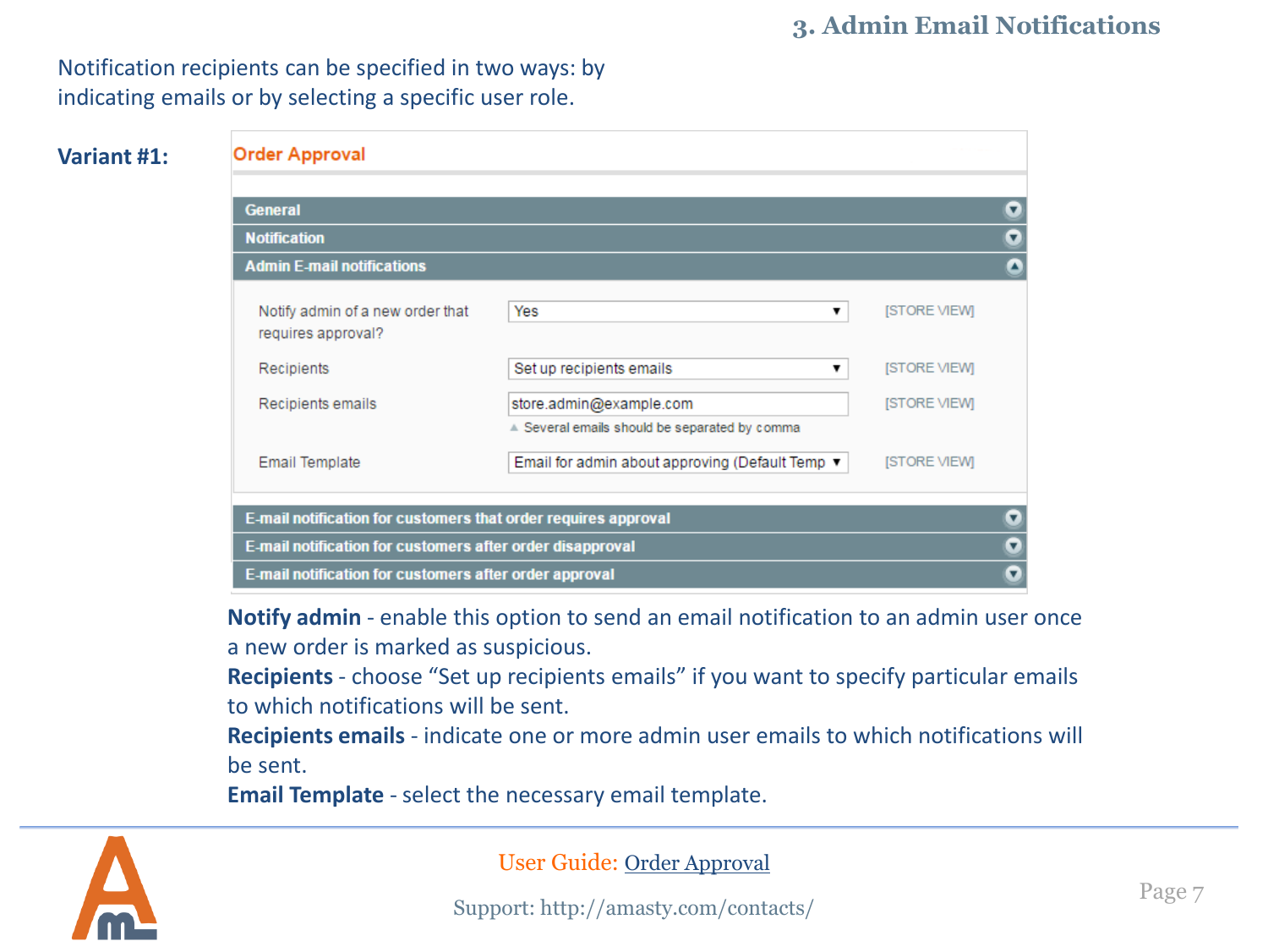#### **Variant #2:**

# **3. Admin Email Notifications**

| <b>Order Approval</b>                                          |                                                 |                      |
|----------------------------------------------------------------|-------------------------------------------------|----------------------|
|                                                                |                                                 |                      |
| <b>General</b>                                                 |                                                 | $\bullet$            |
| <b>Notification</b>                                            |                                                 | $\frac{0}{2}$        |
| <b>Admin E-mail notifications</b>                              |                                                 |                      |
| Notify admin of a new order that<br>requires approval?         | Yes<br>۷.                                       | [STORE VIEW]         |
| Recipients                                                     | Choose user role<br>7                           | [STORE VIEW]         |
| <b>Recipients Roles</b>                                        | Administrators<br>盀<br>Order Approvers          | [STORE VIEW]         |
|                                                                |                                                 |                      |
|                                                                |                                                 |                      |
| <b>Email Template</b>                                          | Email for admin about approving (Default Temp ▼ | <b>ISTORE VIEWI</b>  |
| E-mail notification for customers that order requires approval |                                                 | $\bullet$            |
| E-mail notification for customers after order disapproval      |                                                 | $\bullet$            |
| E-mail notification for customers after order approval         |                                                 | $\overline{\bullet}$ |

**Recipients** - select the "Choose User Role" option to send email notifications about a new suspicious order to all admin users assigned to a specific role.

**Recipients Roles** - select the recipient role. In our example, this is the " Order Approvers" role.

**NOTE:** To create a new admin role please go to **System** → **Permissions** → **Roles**.

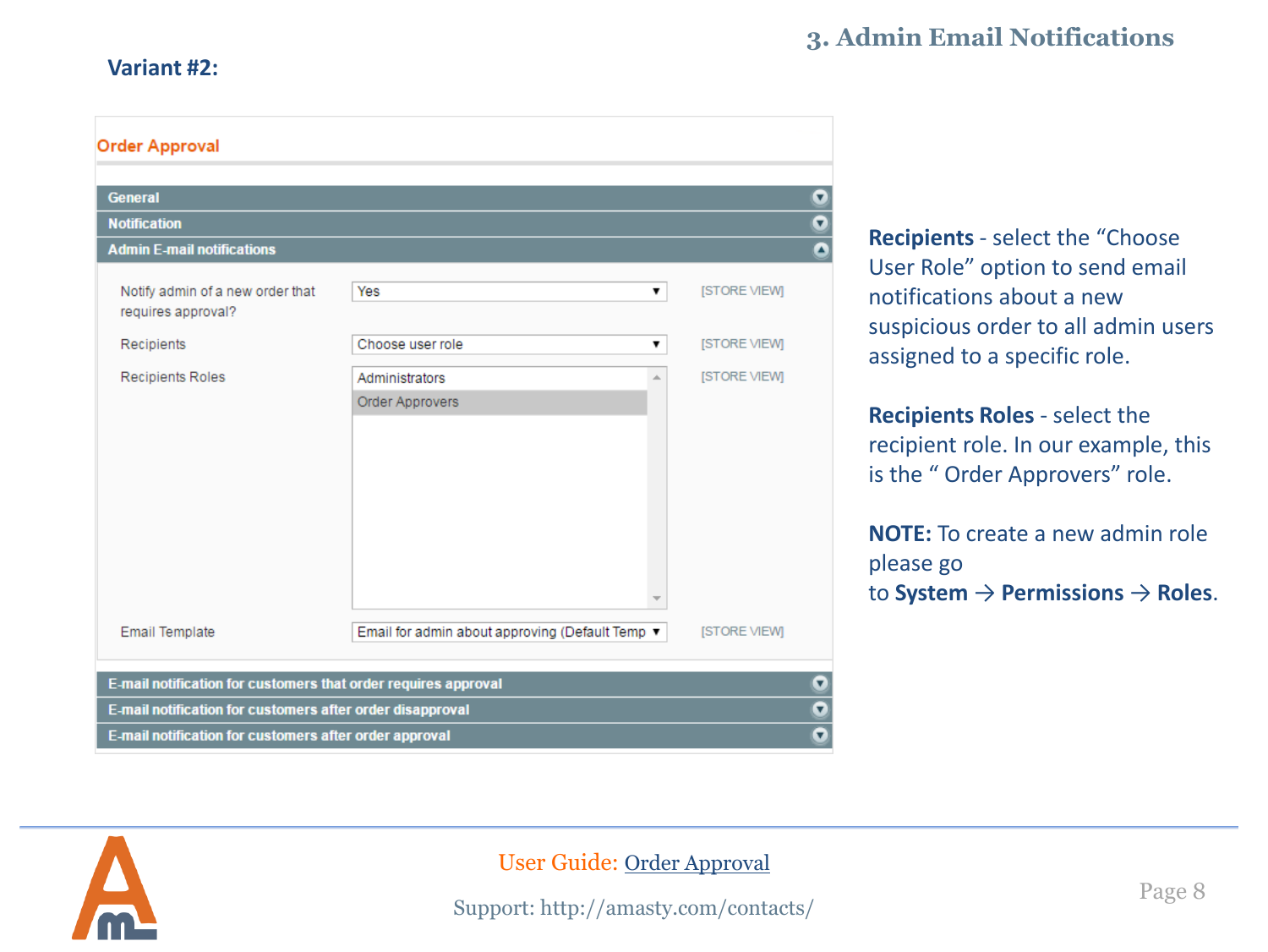There are **3 types of email notifications for customers**. You can enable all of them or only the one(s) you need. Specify an email template for each notification type.

| <b>Order Approval</b>                                             |                                                    |                     |
|-------------------------------------------------------------------|----------------------------------------------------|---------------------|
|                                                                   |                                                    |                     |
| <b>General</b>                                                    |                                                    |                     |
| <b>Notification</b>                                               |                                                    |                     |
| <b>Admin E-mail notifications</b>                                 |                                                    |                     |
| E-mail notification for customers that order requires approval    |                                                    |                     |
| F-mail notification for customers<br>that order requires approval | Yes<br>▼                                           | <b>ISTORE VIEWI</b> |
| <b>Email Template</b>                                             | Email for customers about approving (Default Te ▼  | <b>ISTORE VIEWI</b> |
| E-mail notification for customers after order disapproval         |                                                    |                     |
| E-mail notification for customers<br>after order disapproval      | Yes                                                | <b>ISTORE VIEWI</b> |
| <b>Email Template</b>                                             | Email for customers after disapproving (Default ▼  | <b>ISTORE VIEWI</b> |
| E-mail notification for customers after order approval            |                                                    |                     |
| E-mail notification for customers<br>after order approval         | Yes<br>▼                                           | <b>ISTORE VIEWI</b> |
| <b>Email Template</b>                                             | Email for customers after approving (Default Ter ▼ | <b>ISTORE VIEWI</b> |

<span id="page-8-0"></span>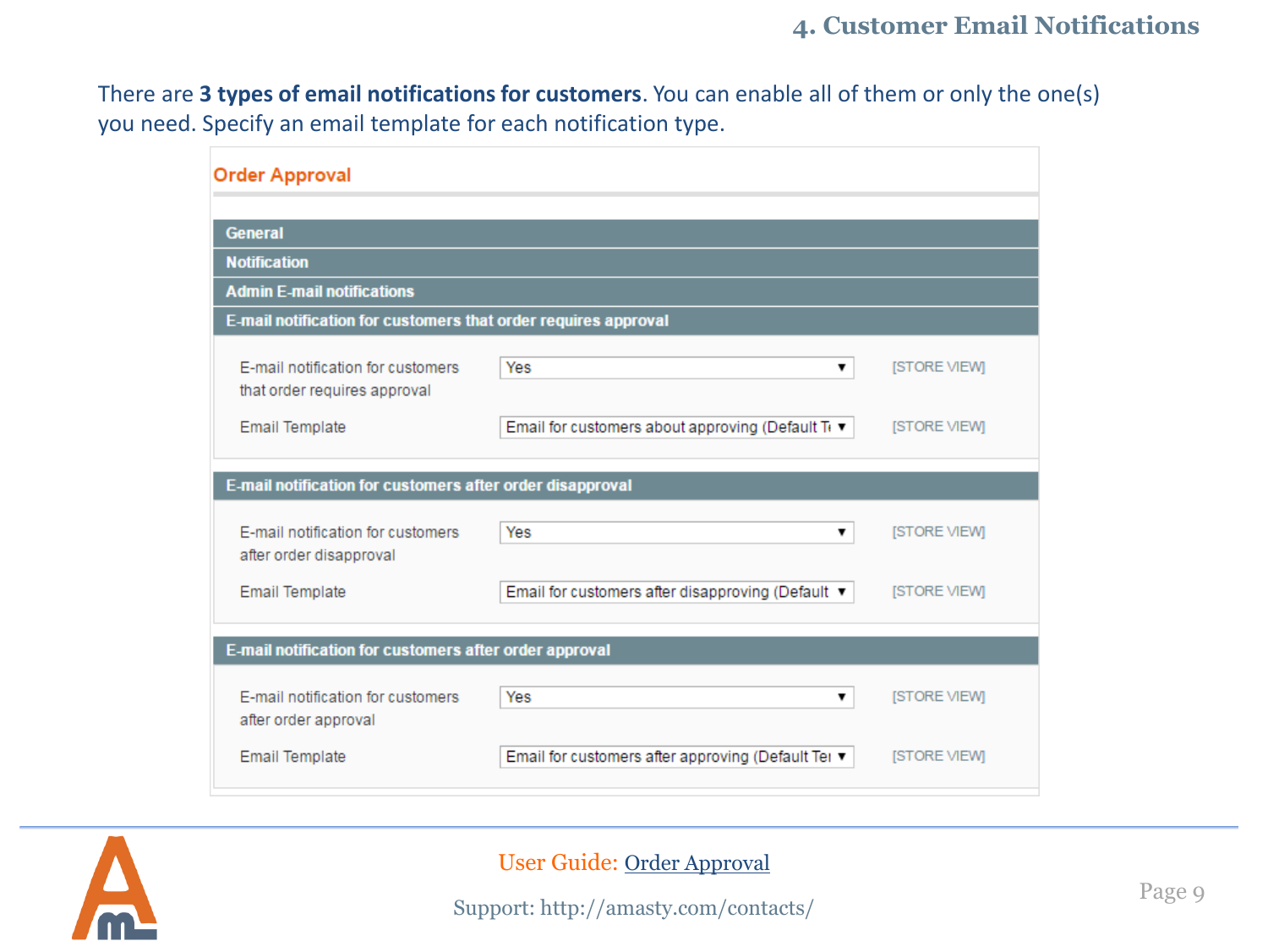# **5. Order Approval Rules**

# To create a new rule that will trigger order approval go to **Sales** → **Order Approval Rules**.

| <b>O</b> New Order Approval Rule<br><b>Order Approval Rules</b> |                                                                 |                                                             |                           |               |
|-----------------------------------------------------------------|-----------------------------------------------------------------|-------------------------------------------------------------|---------------------------|---------------|
| Page<br>$\mathcal{A}_1$                                         | of 1 pages   View<br>20<br>$\left\vert \mathbf{r}\right\rangle$ | per page   Total 4 records found<br>$\overline{\mathbf{v}}$ | <b>Reset Filter</b>       | <b>Search</b> |
| ID                                                              | <b>Name</b>                                                     | <b>Enabled</b>                                              | <b>Store View</b>         | <b>Action</b> |
|                                                                 |                                                                 |                                                             | All Store Views<br>▼<br>▼ |               |
|                                                                 | 5 More than 10 items in cart                                    | <b>Yes</b>                                                  | All Store Views           | Edit          |
| 6.                                                              | Payment by Credit Card                                          | No.                                                         | All Store Views           | Edit          |
|                                                                 | 7 Downloadable products                                         | <b>Yes</b>                                                  | All Store Views           | Edit          |
| 8.                                                              | Orders over 1000                                                | Yes                                                         | All Store Views           | Edit          |

Click on the **'Edit'** link in the rules grid to view and edit already created rules. Click on the **'New Order Approval Rule'** button to create a new rule.

<span id="page-9-0"></span>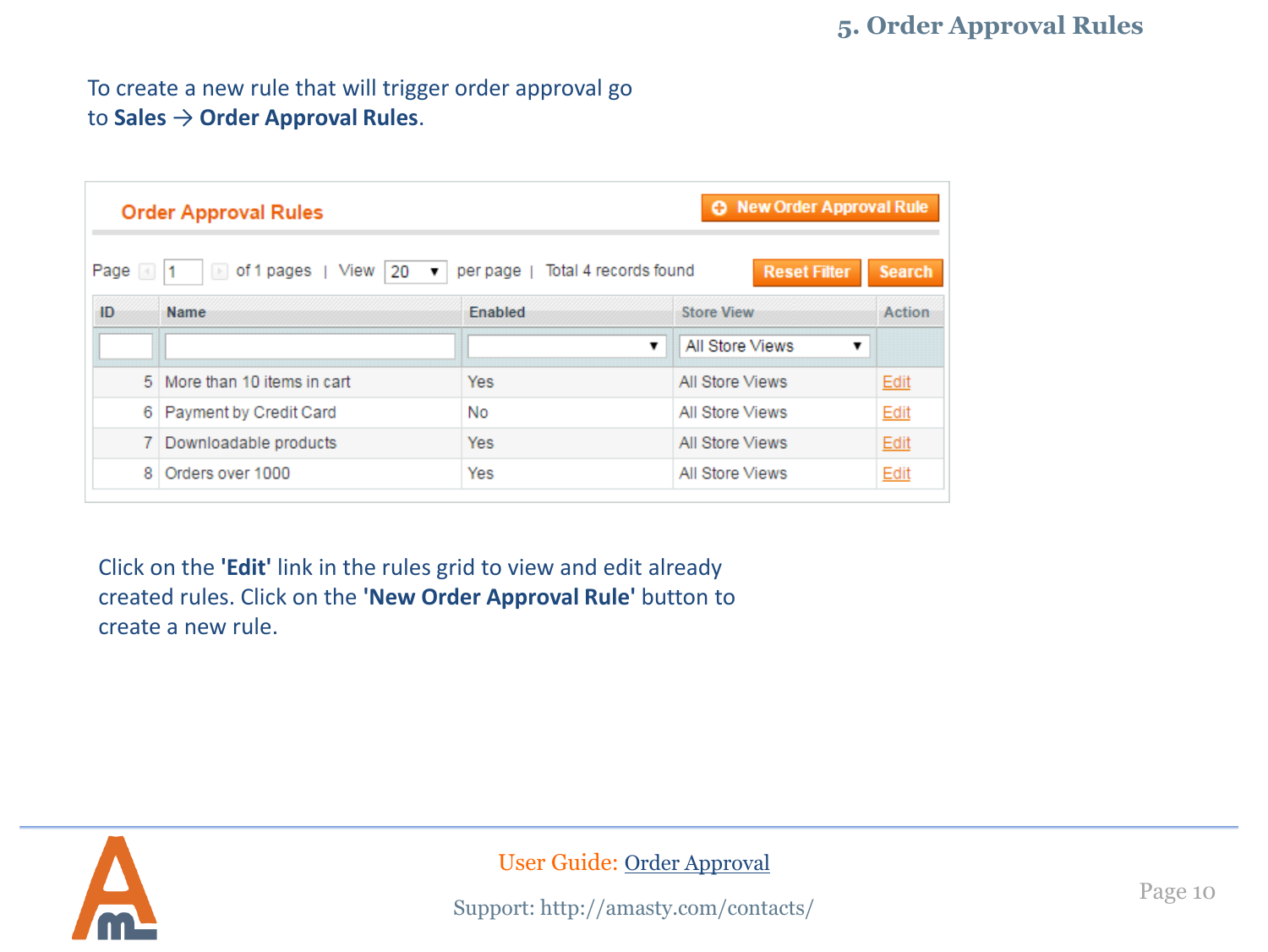# **5. Order Approval Rules**

| <b>New Rule</b>  | 4 Back                                                                               | Reset <b>C</b> Save <b>C</b> Save and Continue Edit |
|------------------|--------------------------------------------------------------------------------------|-----------------------------------------------------|
| <b>General</b>   |                                                                                      |                                                     |
| Name*            | Payment by Credit Card                                                               |                                                     |
| Enabled          | Yes                                                                                  | 7                                                   |
| Stores*          | All Store Views<br><b>Main Website</b><br><b>Madison Island</b><br>English<br>French | A.                                                  |
|                  | German                                                                               |                                                     |
| Customer Groups* | NOT LOGGED IN<br>General<br>Wholesale<br>VIP Member<br>Private Sales Member          | A                                                   |

In the **General** rule settings tab you can:

- Enable the rule;
- Specify rule name;
- Select store views and customer groups for which the rule will work.

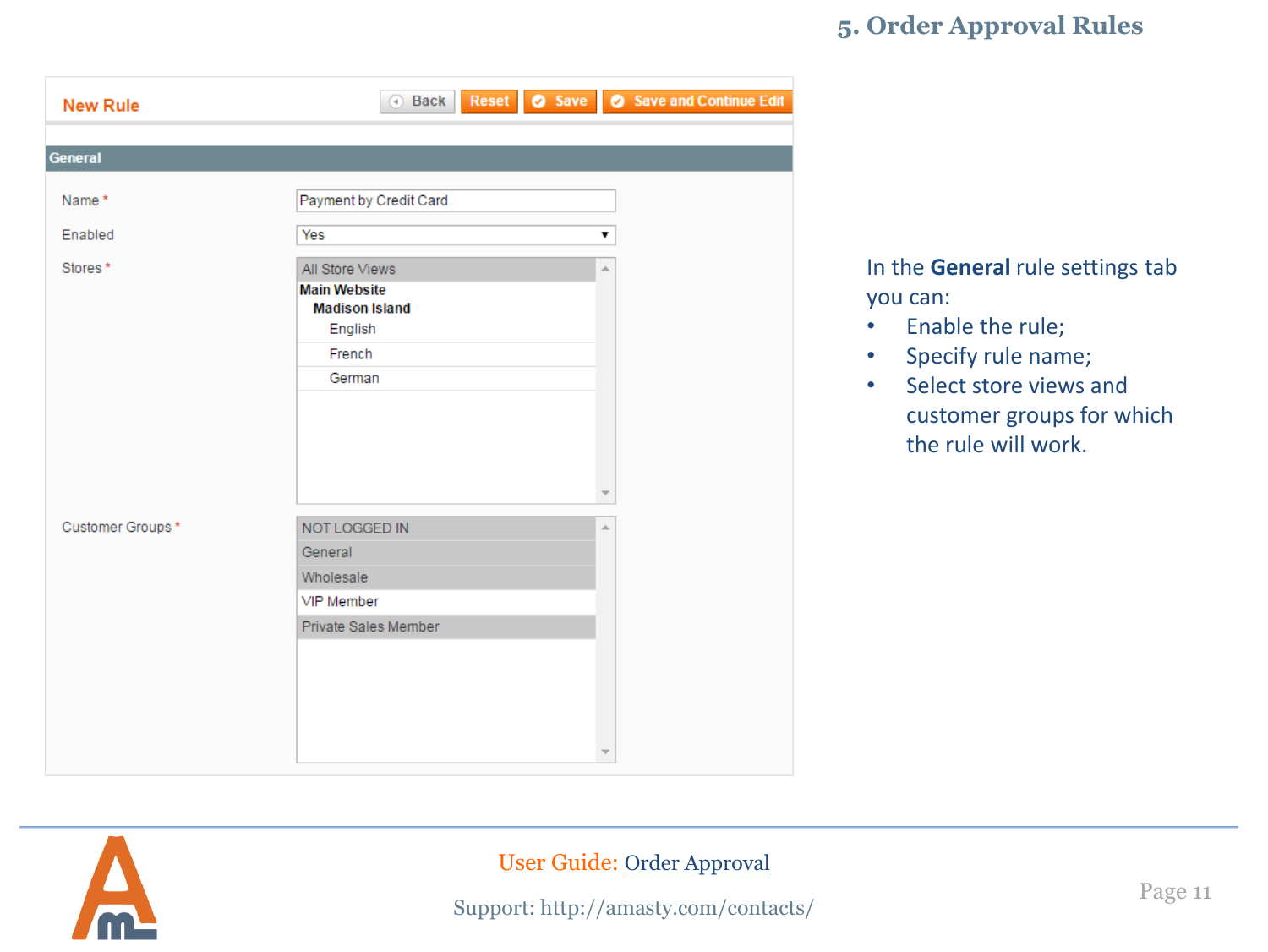# **6. Predefined Rule Conditions**

| <b>New Rule</b>   | Reset <b>C</b> Save <b>C</b> Save and Continue Edit<br><b>Back</b>                                                                                 |                                                                 |
|-------------------|----------------------------------------------------------------------------------------------------------------------------------------------------|-----------------------------------------------------------------|
| <b>Conditions</b> |                                                                                                                                                    |                                                                 |
| Apply<br>Payments | To Specific Payment Method<br>▼<br>To Whole Category<br>To Specific Products<br>To Specific User's Country<br>To Specific Payment Method<br>Custom | <b>NOTE: Hold the CTRL</b><br>key to select multiple<br>values. |

**Apply** - the module lets you specify one of the predefined conditions or configure custom ones.

#### **Predefined Conditions** are based on:

- Whole product category;
- Specific products (select necessary products);
- User's country (select a country or countries from the dropdown;
- Payment Method (specify a specific payment method).

<span id="page-11-0"></span>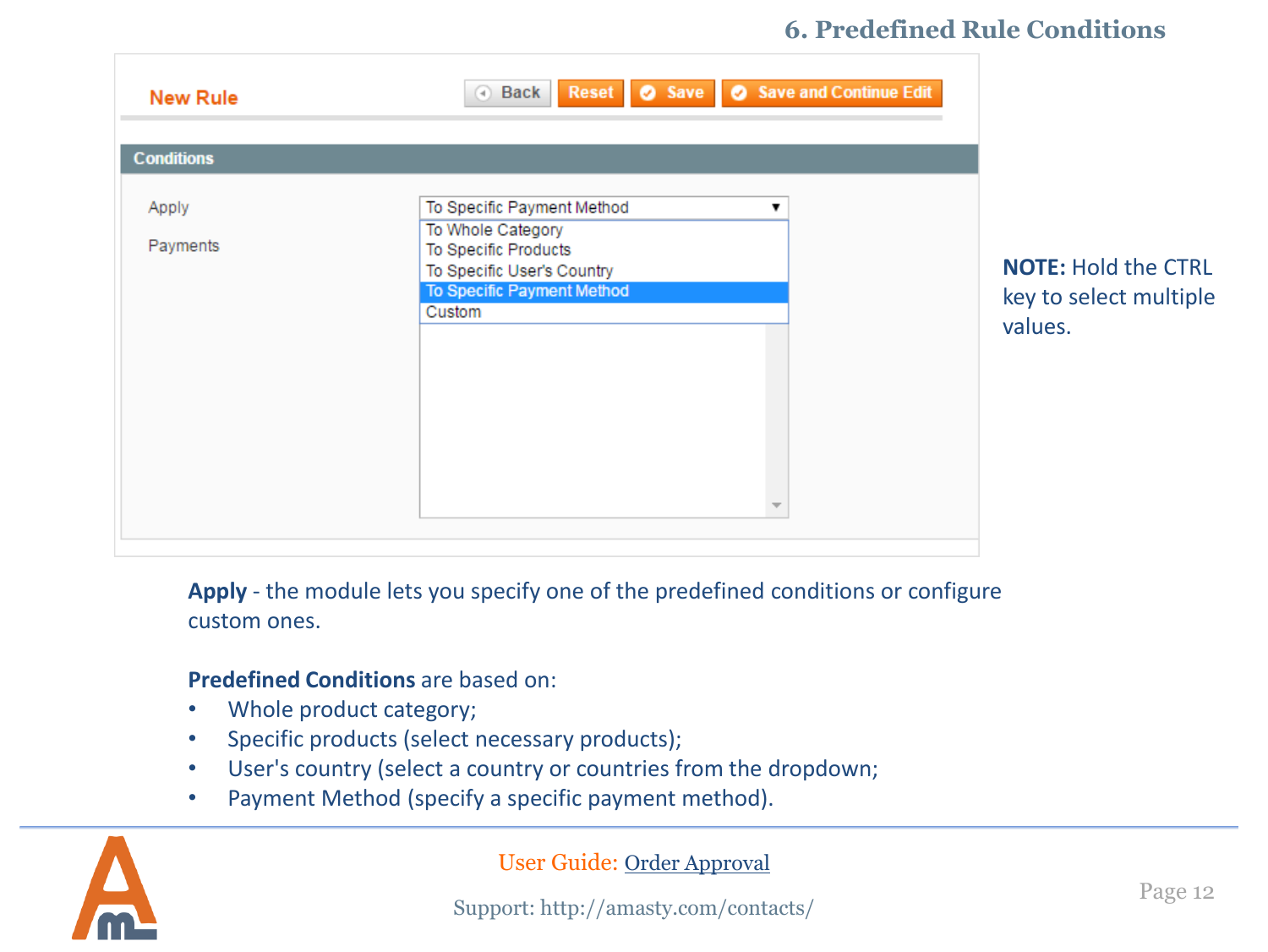# **7. Custom Rule Conditions**

Choose the **Custom** condition type to configure your own conditions.

| <b>New Rule</b>                            | Reset <b>C</b> Save <b>C</b> Save and Continue Edit<br>Back<br>$\left( 4\right)$ |
|--------------------------------------------|----------------------------------------------------------------------------------|
| <b>Conditions</b>                          |                                                                                  |
| Apply                                      | Custom<br>To Whole Category                                                      |
| <b>Custom Conditions</b>                   | To Specific Products<br>To Specific User's Country<br>To Specific Payment Method |
| If ALL of these conditions are TRUE :<br>Œ | <b>Custom</b>                                                                    |

<span id="page-12-0"></span>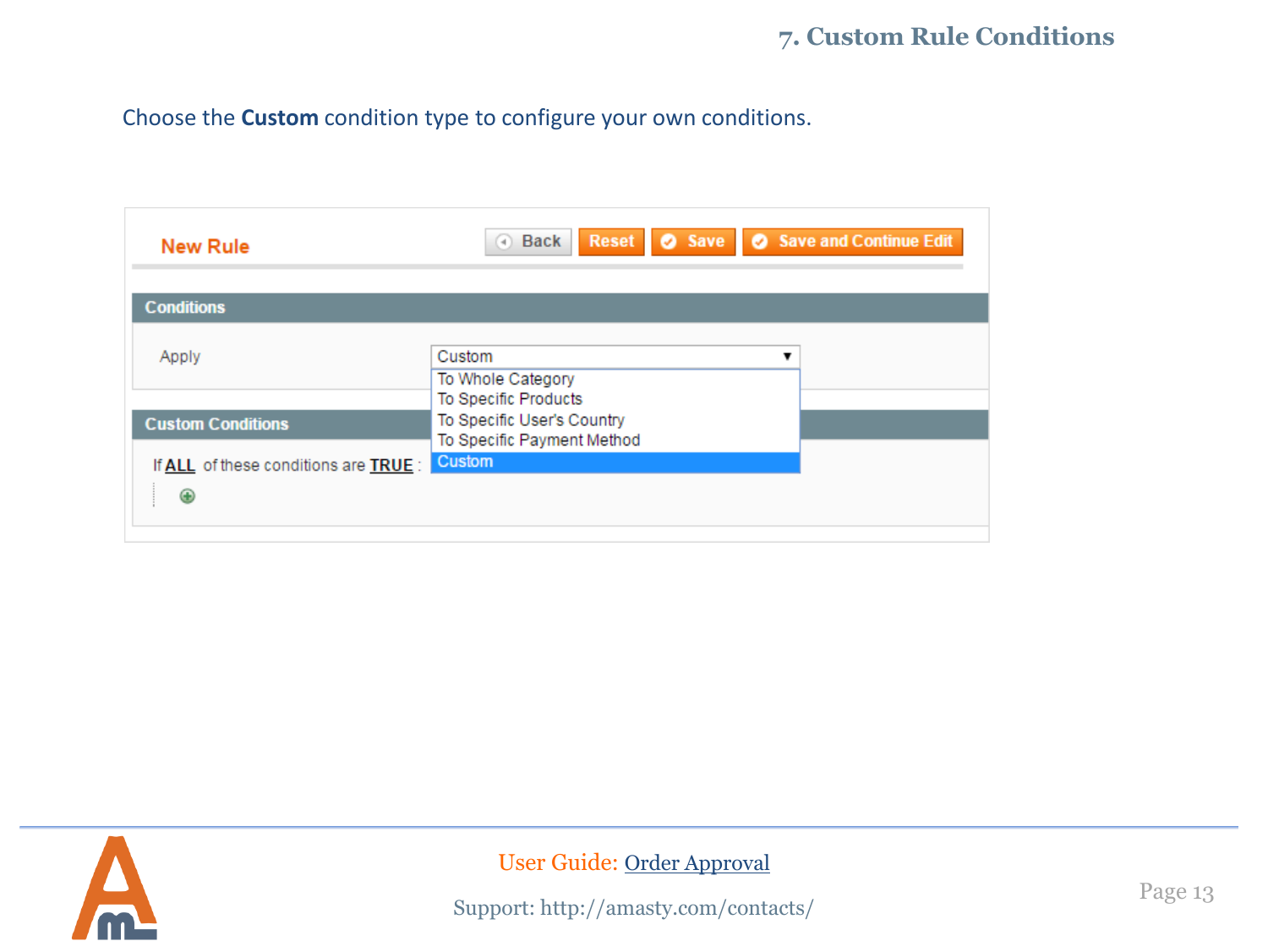# **7. Custom Rule Conditions**

| <b>New Rule</b>                                                                                                                                                                                                                                                                                                                                                                                                                               | Reset <b>C</b> Save <b>C</b> Save and Continue Edit<br>a Back                                                     |
|-----------------------------------------------------------------------------------------------------------------------------------------------------------------------------------------------------------------------------------------------------------------------------------------------------------------------------------------------------------------------------------------------------------------------------------------------|-------------------------------------------------------------------------------------------------------------------|
| <b>Conditions</b>                                                                                                                                                                                                                                                                                                                                                                                                                             |                                                                                                                   |
| Apply                                                                                                                                                                                                                                                                                                                                                                                                                                         | Custom<br>7                                                                                                       |
| <b>Custom Conditions</b>                                                                                                                                                                                                                                                                                                                                                                                                                      |                                                                                                                   |
| If ALL of these conditions are TRUE :<br>×<br>Please choose a condition to add ▼<br>Please choose a condition to add<br>Product attribute combination<br>Products subselection<br>Conditions combination<br><b>Cart Attribute</b><br>Subtotal<br><b>Total Items Quantity</b><br><b>Total Weight</b><br>Payment Method<br>Shipping Method<br>Shipping Postcode<br><b>Shipping Region</b><br>Shipping State/Province<br><b>Shipping Country</b> | If total quantity equals or greater than 10 for a subselection of items in cart matching ALL of these conditions: |

You can specify conditions based on multiple parameters like cart attributes, products subselection, conditions and product attributes combinations.

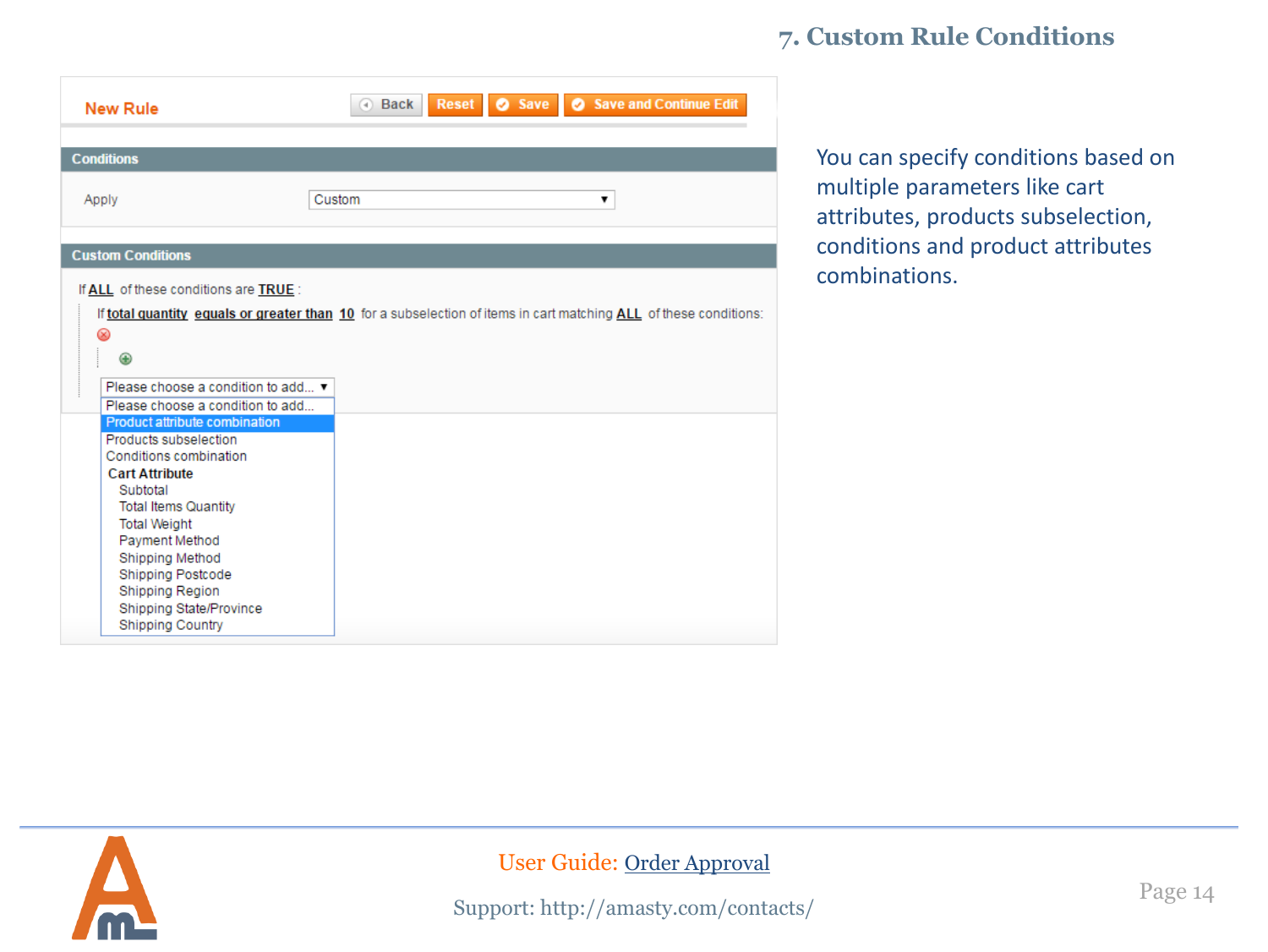# **8. 'Orders for Approval' Grid**

#### To open the 'Order for Approval' grid please go to **Sales** → **Orders for Approving**.

| <b>C</b> Create New Order<br><b>Orders for Approving</b> |                                        |                                                      |                                   |                     |                    |                           |               |
|----------------------------------------------------------|----------------------------------------|------------------------------------------------------|-----------------------------------|---------------------|--------------------|---------------------------|---------------|
| Page 4                                                   | $\left\vert \cdot \right\rangle$<br>11 | of 1 pages   View<br>20                              | per pa<br><b>A</b> Export to: CSV |                     | <b>Export</b><br>▼ | <b>Reset Filter</b>       | <b>Search</b> |
|                                                          |                                        | Select Visible   Unselect Visible   0 items selected |                                   |                     | Actions            | 7                         | <b>Submit</b> |
|                                                          | Order #                                | <b>Purchased From (Store)</b>                        | <b>Purchased On</b><br>14         | <b>Bill to Name</b> | G.T. (Purchase     | Approve                   | <b>Action</b> |
| Any $\blacktriangledown$                                 |                                        | ۷.                                                   | From:<br>To:<br><b>Inc.</b>       |                     | From:<br>To:       | Disapprove<br>۷.          |               |
| $\overline{\mathscr{L}}$                                 | 145000055                              | Main Website<br>Madison Island<br>English            | May 15, 2017 5:09:11<br>AM        | Jane Doe            |                    | \$321.55 On Review        | View          |
| ✔                                                        | 145000054                              | Main Website<br>Madison Island<br>English            | May 15, 2017 5:07:36<br>AM        | Kate Green          |                    | \$319.34 On Review        | View          |
| ∩                                                        | 145000053                              | Main Website<br>Madison Island<br>English            | May 14, 2017<br>11:55:44 PM       | Peter Parker        |                    | \$321.55 Disapproved View |               |
| $\Box$                                                   |                                        | 145000052 Main Website<br>Madison Island<br>English  | May 14, 2017<br>11:53:54 PM       | Tom Johns           |                    | \$321.55 On Review        | View          |
| ∩                                                        | 145000051                              | Main Website<br>Madison Island<br>English            | May 14, 2017<br>11:51:35 PM       | David Brown         |                    | \$321.55 On Review        | View          |
| ∩                                                        | 145000050                              | Main Website<br>Madison Island<br>English            | May 14, 2017<br>11:49:20 PM       | Jane Doe            |                    | \$321.55 On Review        | View          |
| □                                                        | 145000046                              | Main Website<br>Madison Island<br>English            | May 3, 2017 11:58:03<br><b>PM</b> | Jane Doe            | \$321.55           | Disapproved               | View          |
| $\Box$                                                   |                                        | 145000042 Main Website<br>Madison Island<br>English  | May 3, 2017 6:22:53<br>AM         | Nick Adams          |                    | \$5.00 Disapproved        | View          |

**Bulk Actions** - to approve/disapprove orders in bulk right from the grid, tick

the necessary orders and select the corresponding action in the 'Actions' dropdown.

**Export To** - export orders for approval to CSV or XML files.

**View** - to check an order before approval click on the 'View' link in the right column of the grid.

<span id="page-14-0"></span>

#### User Guide: [Order Approval](https://amasty.com/magento-order-approval.html)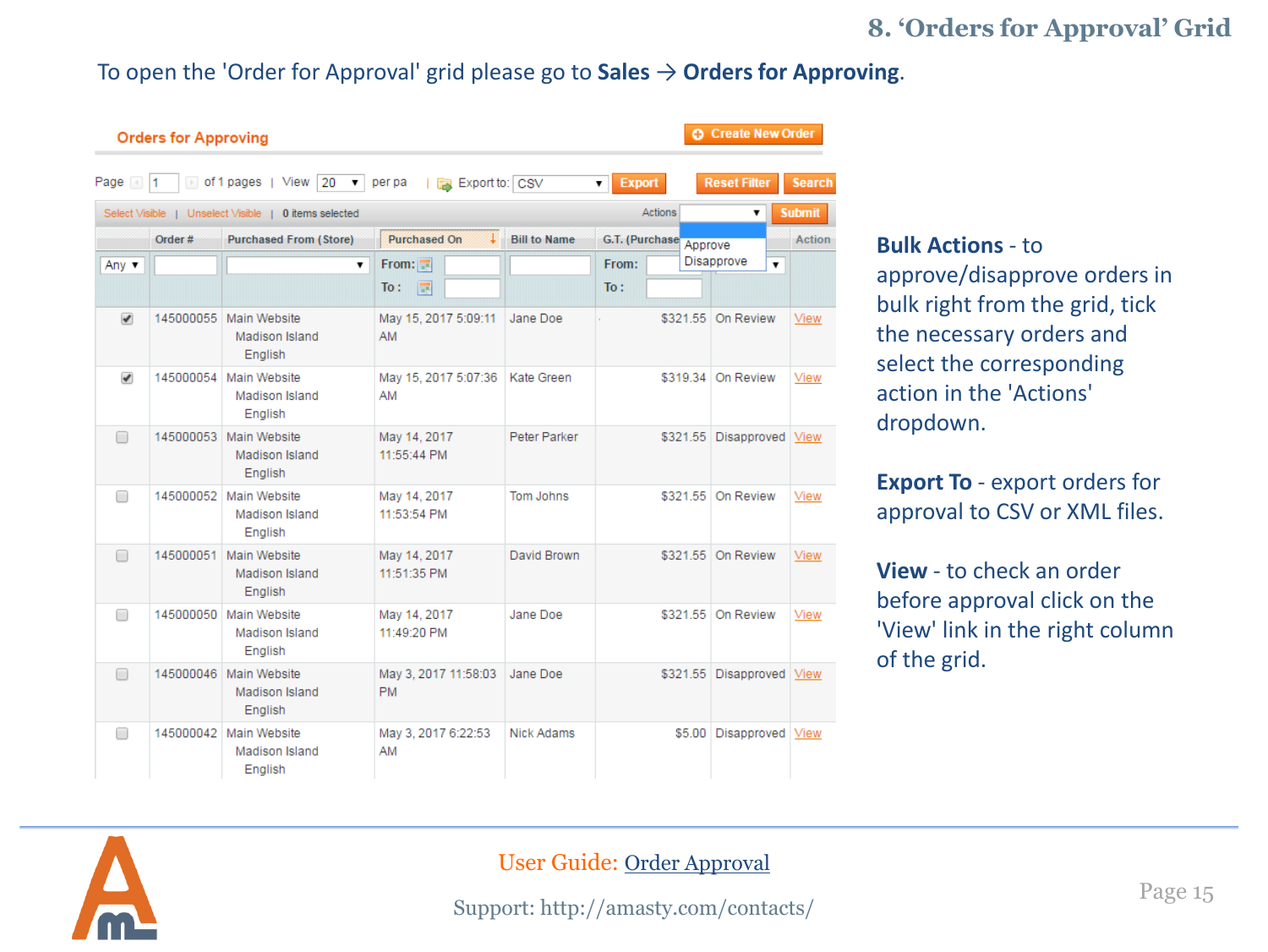Approve/disapprove orders in one click from the order info page.

| <b>Customer Name</b>                        | Jane Doe             |
|---------------------------------------------|----------------------|
| Email                                       | jane.doe@example.com |
| Customer Group                              | General              |
|                                             | Edit                 |
| <b>Shipping Address</b>                     |                      |
| Jane Doe<br>10441 Jefferson Blvd, Suite 200 |                      |
| Culver City, California, 90232              |                      |
| <b>United States</b><br>T: 888-888-8888     |                      |

<span id="page-15-0"></span>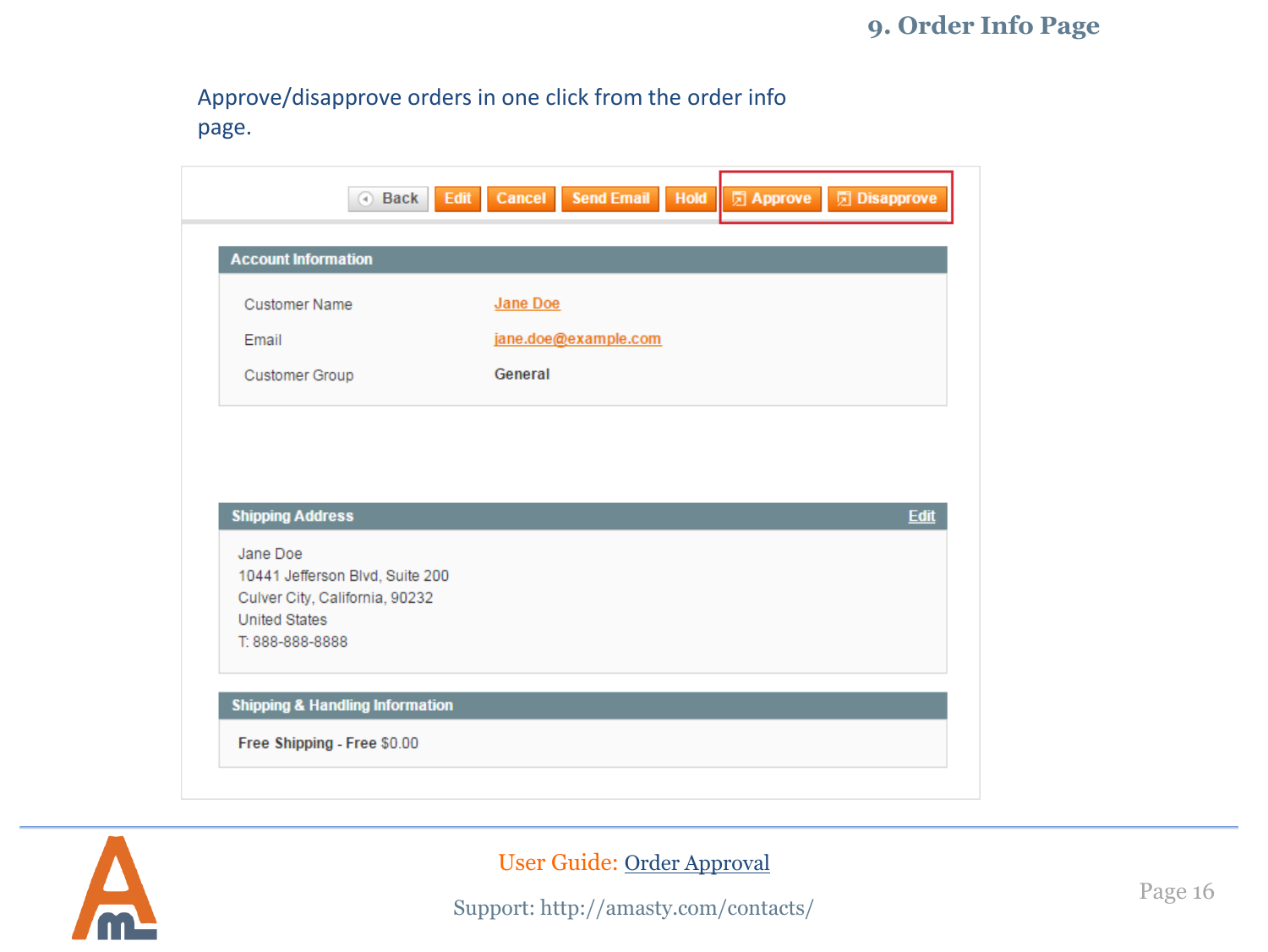# **10. Email Templates Settings**

To create a new email template please go to **System** → **Transactional Emails** → Click **'Add New Template'** button.

| <b>New Email Template</b>    | <b>Convert to Plain Text</b><br><b>Preview Template</b><br>Save Template<br>a Back<br><b>Reset</b>                                                                                                                                                                                                                                                                                                                                                                                                                                                                   |  |  |  |  |  |
|------------------------------|----------------------------------------------------------------------------------------------------------------------------------------------------------------------------------------------------------------------------------------------------------------------------------------------------------------------------------------------------------------------------------------------------------------------------------------------------------------------------------------------------------------------------------------------------------------------|--|--|--|--|--|
| <b>Load default template</b> |                                                                                                                                                                                                                                                                                                                                                                                                                                                                                                                                                                      |  |  |  |  |  |
| Template *<br>Locale *       | Email for customers after approving<br>▼<br>English (United States)<br>۷.<br><b>2</b> Load Template                                                                                                                                                                                                                                                                                                                                                                                                                                                                  |  |  |  |  |  |
| <b>Template Information</b>  |                                                                                                                                                                                                                                                                                                                                                                                                                                                                                                                                                                      |  |  |  |  |  |
| Used as Default For          | System -> Configuration -> Order Approval -> E-mail notification for customers after order a<br>Template (GLOBAL)                                                                                                                                                                                                                                                                                                                                                                                                                                                    |  |  |  |  |  |
| Template Name*               |                                                                                                                                                                                                                                                                                                                                                                                                                                                                                                                                                                      |  |  |  |  |  |
| Template Subject*            | Order #{{var increment_id}} is approved                                                                                                                                                                                                                                                                                                                                                                                                                                                                                                                              |  |  |  |  |  |
| Template Content*            | <b>Insert Variable</b><br>Dear {{var customer firstname}} {{var customer lastname}},<br><br><br>str<br>We are happy to inform you, that your order {{var link_to_order}} was successfully approve(<br>Please click the following link to order {{var link to order}} to complete order.<br><br><br>str<br>If you made your order as a guest to see order details you need to follow the {{var guest_or<br>that you have entered while making order:<br><br>Order ID: {{var increment id}}<br><br>Lastname: {{var customer_lastname}}<br><br>Email: {{var email}}<br> |  |  |  |  |  |

**Load Template** - in the Load Template block select the necessary template and click the Load Template Button.

**Template Content** - after the template is loaded, you can edit email template content according to your needs.

<span id="page-16-0"></span>